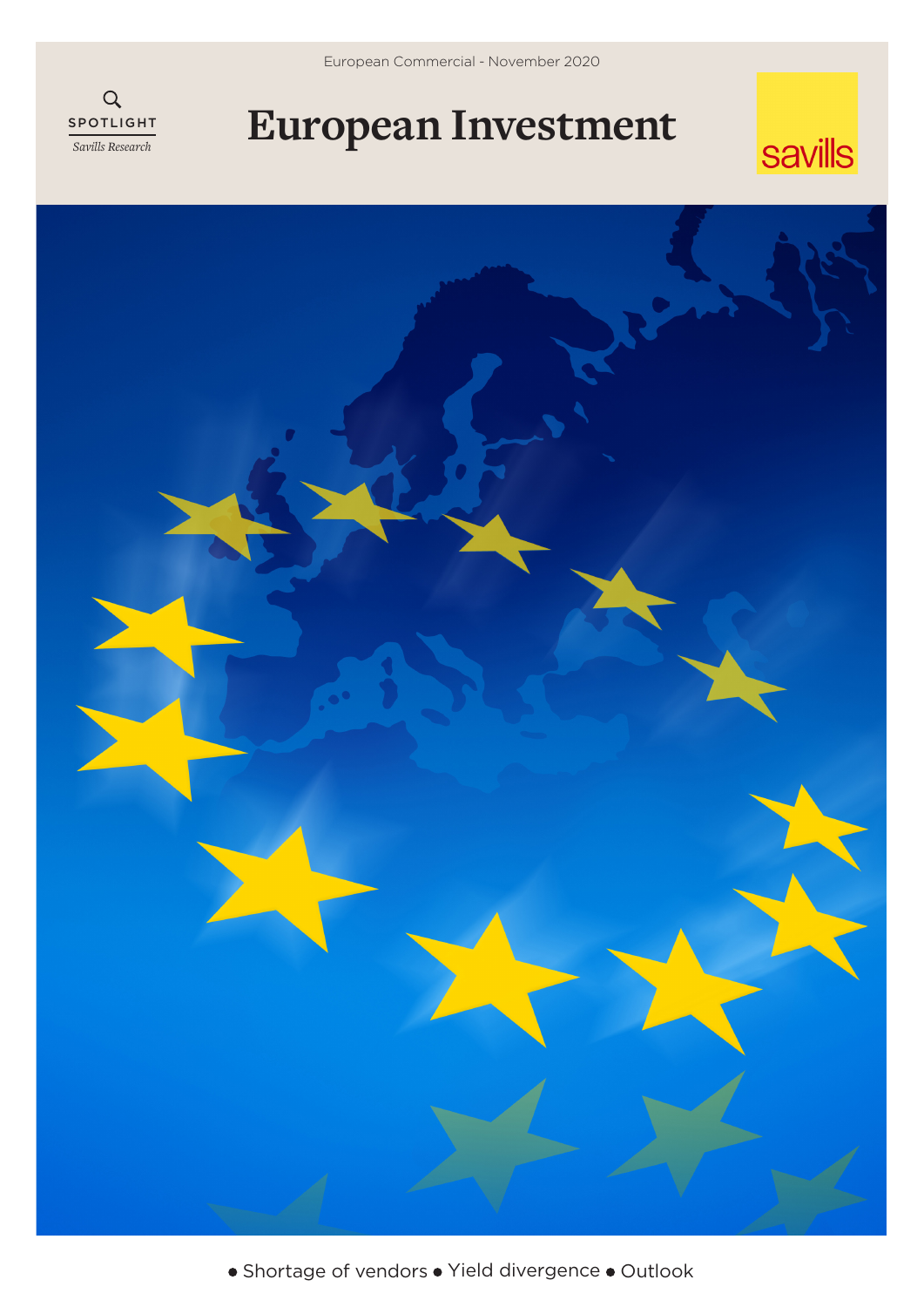# **A shortage of vendors**

Germany drives European investment transactions during 2020 as investors opt for core.

#### **Economic Overview**

Europe's second wave of coronavirus continues to dominate the economic headlines and shape the impact of the recovery as the European economy chugs into the final quarter of the year.

Economists are anticipating the European Central Bank will provide more monetary support, lifting the PEPP (Pandemic Emergency Purchase Programme) from €1.35 trillion to €2 trillion in December 2020, providing a further cash injection to stimulate demand and avoid a deflationary spiral. However, less than half of the €1.35 trillion PEPP has been invested thus far, so there is still more unallocated capital from the asset purchase programme to boost the Eurozone economy.

This will aim to maintain business confidence levels and ultimately job stability once furlough schemes are withdrawn over the next two years. Latest evidence indicates that the Eurozone unemployment rate rose to 8.1% in August, up from the pre Covid

low of 7.2%. Focus Economics anticipate that the unemployment rate will peak at 9.5% during Q1 2021, and for Eurozone GDP growth to rebound by 5.3% in 2021, following a 7.9% decline in 2020.

#### **Investment**

European commercial and residential investment volumes reached €44.5bn during Q3 2020, marking a 19% increase on Q2 2020, although a 33% decrease on the five year average for the third quarter. Year to date (YTD), investment transactions volumes have reached €164bn, down 15% against the Q1-Q3 five year average of €192bn (Chart 1).

Office investment volumes YTD fell by 26% to €55bn yoy, retail investment fell by 11% yoy to €24bn and logistics investment fell by 8% yoy to €22bn. Multifamily has proven to be the most resilient sector during 2020, representing a 3% fall yoy to €27bn and remains the second most active sector so far this year.

Investor activity across different asset classes has changed tack over the course

of the year. The share of office investment has fallen from 40% in 2019 to 34% YTD during 2020, as we observe proportional increases in retail (from 13% to 15%) and multifamily (12% to 17%). A shortage of prime logistics stock continues to frustrate buyers, as logistics' share rose from 12% to 13% of total transactions.

At country level, investment transaction volumes have varied during Q1-Q3 2020 against five year averages (Chart 2). Germany (+8%) and the Central Eastern European (CEE) countries of Poland (+23%), Romania (+17%) and Czech Republic (+4%) recorded increases during 2020, which can be aligned with a relatively lower infection rate per capita during the first wave of the coronavirus in the CEE. In Portugal, 64% of the €2.1bn investment transactions so far this year has been portfolio deals, including a large retail portfolio during Q1 2020. Brexit negotiations continue to stymie UK investment, although the UK did observe an 85% quarterly rebound in transaction volumes across the three main commercial sectors.



### **Chart 1: European investment by quarter (€bn)**

savills.com/research *2*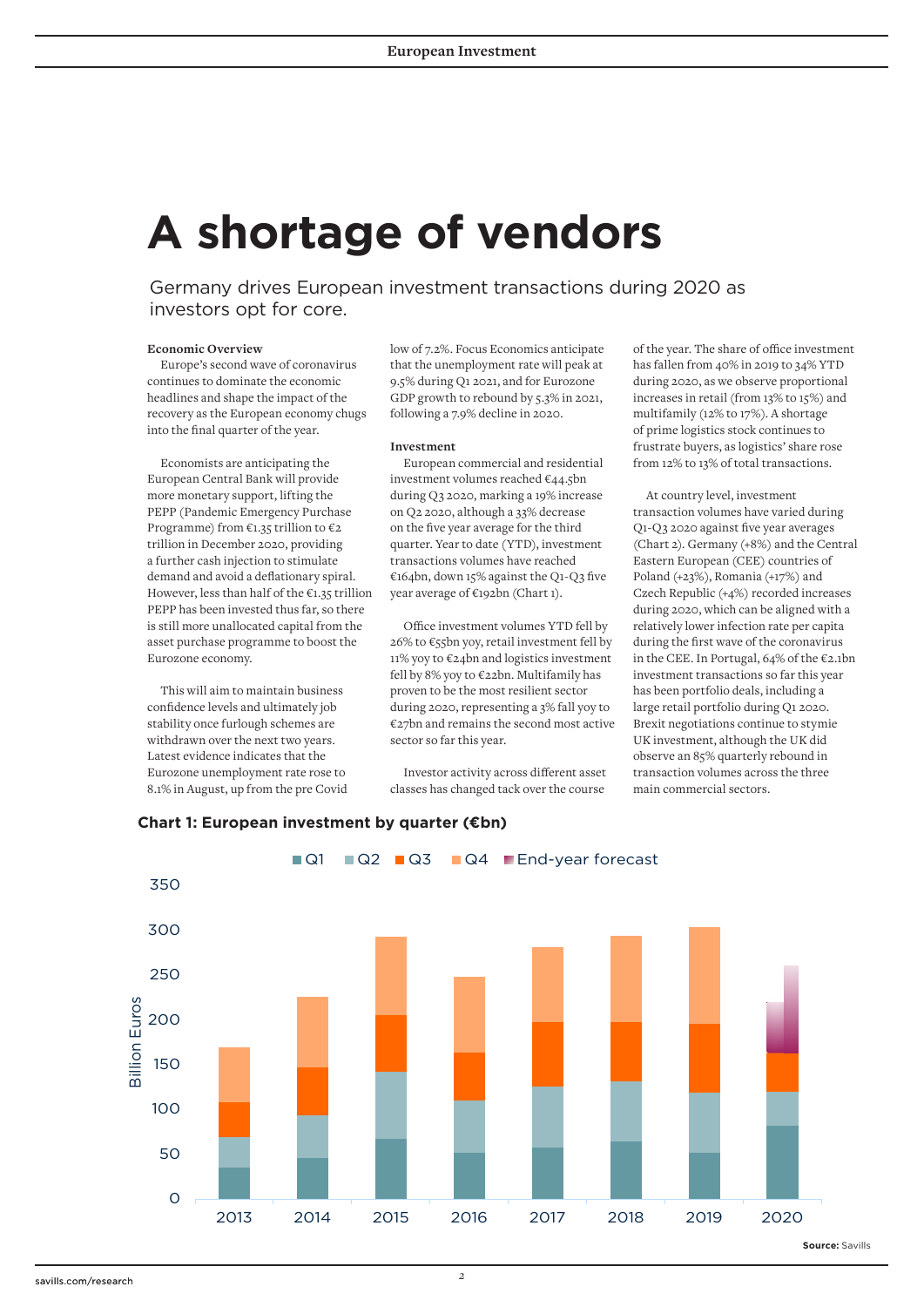$\bullet\$  The UK market share has fallen from 27% to 20% of Europe's total activity, as German activity rose from 28% to 34% of total activity.  $\frac{99}{99}$ 

However, delving deeper into the analysis, there are more structural factors at play here. Poland's €1.9bn of logistics investment has already made it a record year for the sector, accounting for 48% of YTD transactions, as online retail spend was boosted by national lockdowns. In Czech Republic, a €1.3bn of multifamily investment transacted during Q1 2020 boosted total activity, despite more modest Q2 and Q3 volumes. Romania office investment has reached €407m so far this year, marking the strongest year for Romanian office investment since 2007.

Over the last five years, Germany  $(28%)$  and the UK  $(27%)$  have dominated the market share for investment activity in Europe. However during 2020, the UK market share has fallen from 27% to 20% of Europe's total activity, as German activity rose from 28% to 34% of total activity. France remains in third place, accounting for 11% of total activity so

far this year, down on last year given the weight of Korean investment targeting the French capital in 2019, although this is still above the five year average of 10%.

#### **Cross border activity**

Travel restrictions have limited cross border investment in Europe during 2020, although the reduction has not been as dramatic as some would have anticipated. Cross border transactions fell from 50% to 46% of total activity, according to RCA, accounted for by an increase in private investment activity from 16% to 19%. Another factor at play here is the strength of the Euro which has risen from \$1.12 at end 2019 to \$1.18 in late October 2020, reducing non-European bidders' competitiveness.

The "flight to familiarity" among cross border investors is reflected in the fact that EME (European and Middle Eastern) investment has risen from 56% to 63% of total cross border activity, as US (30% to 27%)

and Asia Pacific (14% to 11%) both fell proportionally. We are now beginning to see more examples of non-European investors looking for European based equity partners with local expertise in order to deploy capital.

Due to the shortage of openly marketed, single let prime product available in the market, we have observed a rising proportion of portfolio transactions taking place. In France and Germany for example, a combined 44% of transaction volumes were accounted for in portfolio deals, up from 34% in 2019 as investors seek to scale up and deploy dry powder. Due to the extent that investors are looking to increase exposure to the logistics sector, we are observing a premium placed on larger core plus/value add portfolios.



#### **Chart 2: European investment Q1-Q3 2020 vs five year average (% change)**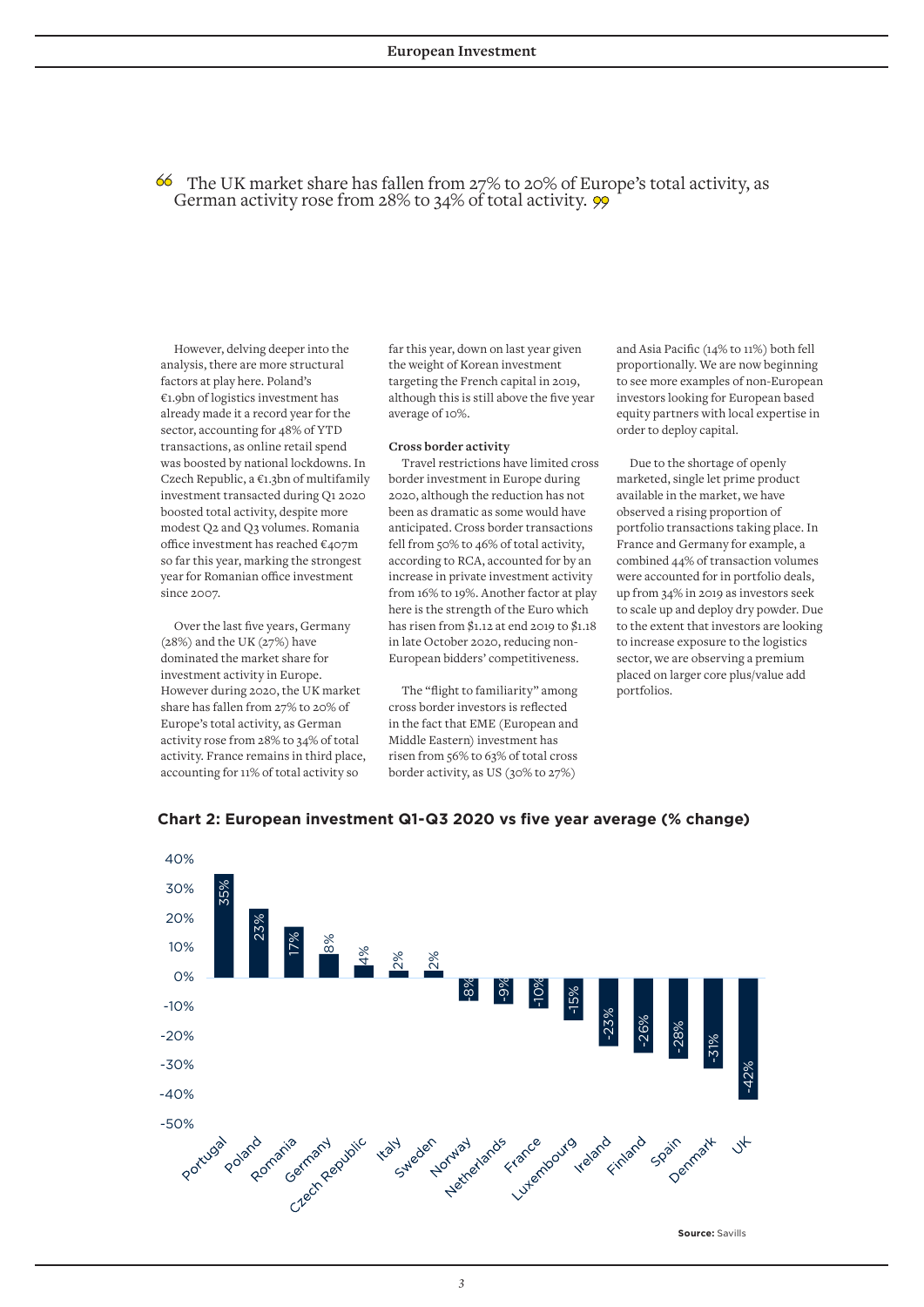# **Yield divergence**

Prime CBD office yields remain stable, as logistics pricing intensifies and retail yields move out.

### **Table 1: Prime Office CBD Yields**

| City             | 20 Q1 | 20 Q3 | Yield<br>shift<br>ops) |
|------------------|-------|-------|------------------------|
| Oslo             | 3.65% | 3.25% | $-40$                  |
| Milan            | 3.25% | 3.00% | $-25$                  |
| Paris            | 2.90% | 2.75% | $-15$                  |
| Hamburg          | 2.90% | 2.80% | $-10$                  |
| Stuttgart        | 2.90% | 2.80% | $-10$                  |
| <b>Bucharest</b> | 7.00% | 7.00% | $\circ$                |
| London-City      | 4.00% | 4.00% | $\circ$                |
| London-WE        | 3.75% | 3.75% | $\circ$                |
| Prague           | 4.10% | 4.10% | $\circ$                |
| Cologne          | 3.00% | 3.00% | $\circ$                |
| <b>Berlin</b>    | 2.70% | 2.70% | $\circ$                |
| Dublin           | 4.00% | 4.00% | $\circ$                |
| Dusseldorf       | 3.00% | 3.00% | $\Omega$               |
| Frankfurt        | 2.80% | 2.80% | $\circ$                |
| Stockholm        | 3.25% | 3.25% | $\circ$                |
| Munich           | 2.70% | 2.70% | $\circ$                |
| Lisbon           | 4.00% | 4.00% | $\circ$                |
| Copenhagen       | 3.50% | 3.50% | $\circ$                |
| Luxembourg       | 3.75% | 3.75% | $\circ$                |
| Madrid           | 3.25% | 3.25% | $\Omega$               |
| <b>Barcelona</b> | 3.75% | 3.75% | $\overline{O}$         |
| Amsterdam        | 3.00% | 3.05% | 5                      |
| <b>Helsinki</b>  | 3.35% | 3.45% | 10                     |
| Manchester       | 4.75% | 5.00% | 25                     |
| La-Defense       | 4.00% | 4.25% | 25                     |
| Warsaw           | 4.35% | 4.75% | 40                     |
| Average          | 3.60% | 3.60% | $\circ$                |

**Offices** 

European average prime office yields have held stable during the period Q1-Q3 2020 at 3.60%. However, we are beginning to observe a divergence in yield movement between core and non-core markets.

During the Q1-Q3 2020 period, prime office yields have compressed across Oslo (-40 bps), Milan (-25 bps), Paris CBD (-15 bps), Stuttgart (-10 bps) and Hamburg (-10 bps). However, Warsaw (+40 bps), Manchester (+25 bps), La-Defense (+25 bps) and Helsinki (+10 bps) moved outwards. Investors are demonstrating additional caution due to the heightened financing, occupational and liquidity risks across non-core locations.

We have also observed a minor outward movement of 2 bps for average secondary CBD office yields to 4.43% over the last six months- the impact of Covid has not been widely observed thus far. This is perhaps as a result of low vacancy rates across core markets, and asset management upside already being priced in on secondary assets. Manchester (+25 bps), Helsinki (+20 bps) and Amsterdam (+15 bps) secondary offices all moved out, although Oslo (-15 bps) and Munich (-10 bps) compressed, following the trend in prime, and supporting the shift to core cities.

Open ended funds continue to receive net inflows with allocation targets by year-end and many of the German funds are similarly focussed on low risk, core German cities. German banks are willing to lend to core top 7 cities at similar LTVs (loan to value ratios) as during pre-Covid, with similar debt costs.

German banks' willingness to lend on core-plus/value-add German offices, now extends to circa 50-55% LTVs, with higher than pre-Covid debt costs. However, banks are increasingly cautious at lending crossborder and non-core countries' secondary offices with shorter income or rental upside, could observe minor corrections in pricing. Into Q4 2020 and early 2021, we anticipate secondary stock in core CBD markets to remain stable and even potential for prime German stock to harden throughout the year, due to the shift to a more core strategy.

The main question among core investors remains over the speed of workers' return to offices across Europe and the tweaks to rental growth assumptions over a five to ten year period. We anticipate more visibility over this once a vaccine has been approved and is distributed, although evidence of tenant incentives increasing and tenant controlled office supply returning to the market are being observed.

#### **Logistics**

The European logistics sector continues to shine through amid times of adversity, where we have observed average prime yield compression over the last six months of 7 bps to 4.84%. Compression was observed within the Czech Republic (-25 bps to 4.25%), Germany (-20 bps to 3.5%), Norway (-30 bps to 4.25%), the Netherlands (-15 bps to 4.10%) and Spain (-30 bps to 4.85%). Finland prime logistics moved out 10 bps, in line with the trend observed in the offices sector.

Banks' willingness to lend to prime logistics schemes is continuing to support values, and structural changes supported by rising ecommerce penetration during Europe's second wave of coronavirus is supporting capital value growth. Buyers also favour the demographic argument with further urbanisation forecast across Europe's key cities over the next 10 years and rising online sales.

We are seeing more examples of developers building to hold purpose-built assets, which is hampering transactional activity across the major markets. Deals which are re-setting prime yields are generally let to online retailers on single-storey premises, where covenant strength is becoming the main differentiator for pricing.

**Source:** Savills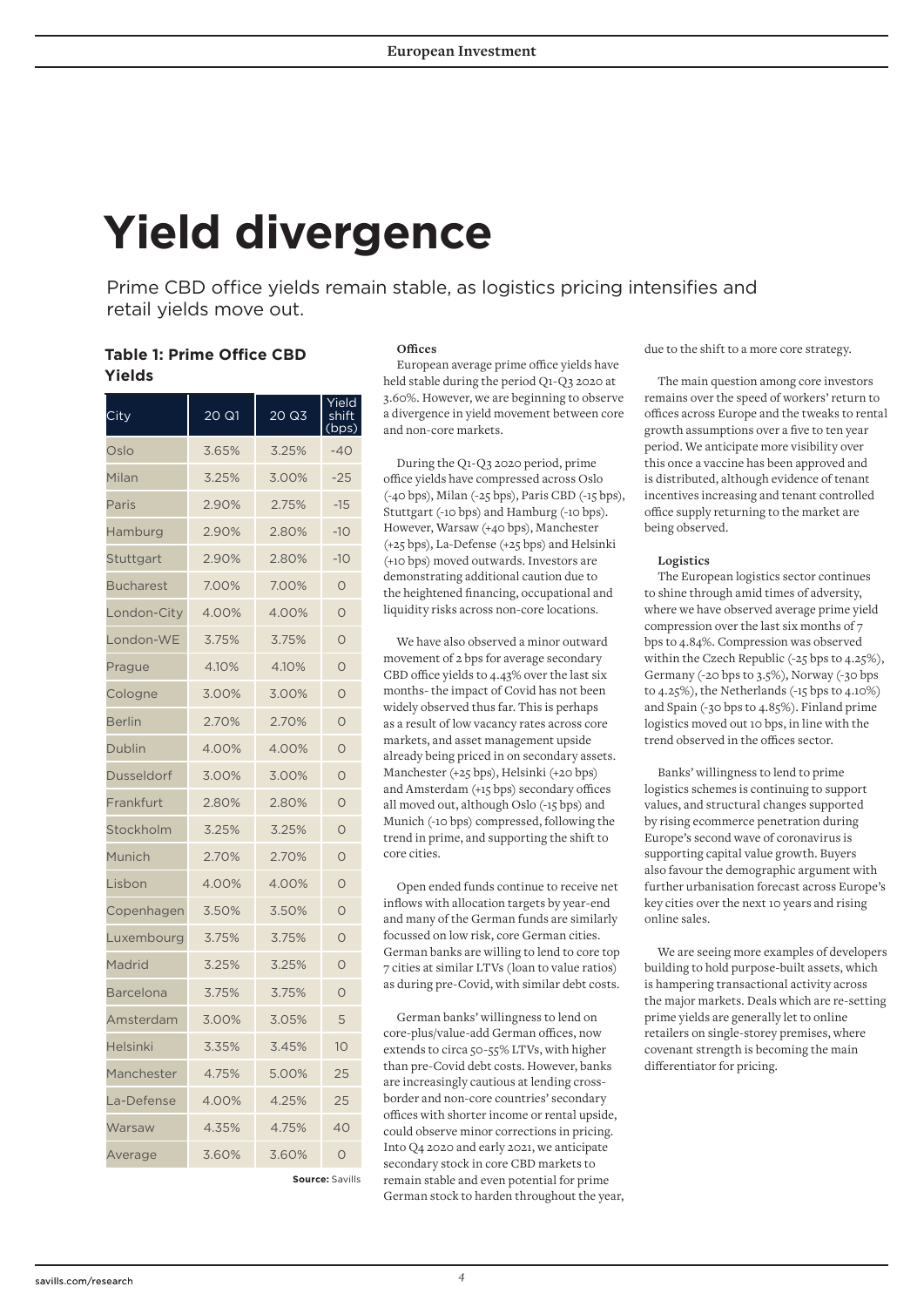<sup>66</sup> Banks are increasingly cautious at lending cross-border and non-core countries' secondary offices with shorter income or rental upside could observe minor corrections in pricing. 99

#### **Retail**

Consumer confidence again dropped in October from -13.9 to -15.5 as a result of reinstated lockdowns and gloomier sentiment over the economic outlook, hindering planned retail expenditure. Despite the extension of a number of Europe's furlough programmes and increased Eurozone household savings ratios during Q2 2020 to 25% of income, the potential for a consumer bounce-back appears limited. The retail sales rebound has of course been supported to some extent by online activity, as consumer footfall still remains markedly down on pre-Covid levels.

High street retail yields moved out across

#### **Table 2: Prime Logistics Yields Table 3: Prime Retail Yields**

| Country               | 20 Q1 | 20 Q3 | <b>Yield shift</b><br>(bps) |
|-----------------------|-------|-------|-----------------------------|
| Norway                | 4.55% | 4.25% | $-30$                       |
| Spain                 | 5.15% | 4.85% | $-30$                       |
| <b>Czech Republic</b> | 4.50% | 4.25% | $-25$                       |
| Germany               | 3.70% | 3.50% | $-20$                       |
| Netherlands           | 4.25% | 4.10% | $-15$                       |
| Denmark               | 5.00% | 5.00% | $\Omega$                    |
| France                | 4.25% | 4.25% | $\Omega$                    |
| Ireland               | 4.75% | 4.75% | $\bigcirc$                  |
| Italy                 | 4.75% | 4.75% | $\Omega$                    |
| Poland                | 5.00% | 5.00% | $\Omega$                    |
| Portugal              | 6.25% | 6.25% | $\Omega$                    |
| Romania               | 8.00% | 8.00% | $\Omega$                    |
| Sweden                | 4.50% | 4.50% | $\Omega$                    |
| UK                    | 4.00% | 4.00% | $\Omega$                    |
| Finland               | 5.10% | 5.20% | 10                          |
| Average               | 4.92% | 4.84% | $-7$                        |

**Source:** Savills

a number of markets between Q1-Q3 2020, with average prime yields moving out 15 bps. Amsterdam (+25 bps to 3.75%), Dublin (+50 bps to 4.25%), Helsinki (+50 bps to 5.00%), Lisbon  $(+25$  bps to  $4.00\%$ ), Milan  $(+25$  bps to 3.25%), Oslo (+15 bps to 4.55%) and Paris (+50 bps to 3.00%) all moved out during this period. German high street yields have remained stable during this period, in line with London Bond Street.

Average European shopping centres prime yields moved out 27 bps between Q1-Q3 2020 as a result of the pandemic and falling shopper footfall. German top 7 markets have moved out by 70 bps over the last six months to 5.00%, comparable with London's outward movement to 6.75%. More modest outward movement has been observed in Dublin (+50 bps to 5.5%, Helsinki (+45 bps to 4.8%), Lisbon (+25 bps to 5.00%), Madrid (+25 bps to 5.00%), Milan (+15 bps to 5.4%), Oslo (+15 bps to 5.15%) and Paris (+25 bps to 5.00%). CEE markets, Warsaw and Prague both remained stable, given lower online retail penetration levels and more reliance on shopping centres for retail.

| City              | <b>SC</b><br>20 Q1 | SC<br>20 Q3 | Yield Shift<br>(bps) | <b>HS</b><br>20 Q1 | <b>HS</b><br>20 Q3 | Yield<br>Shift<br>(bps) |
|-------------------|--------------------|-------------|----------------------|--------------------|--------------------|-------------------------|
| Amsterdam         | 5.20%              | 5.20%       | $\circ$              | 3.50%              | 3.75%              | 25                      |
| <b>Berlin</b>     |                    |             |                      | 3.00%              | 3.00%              | $\circ$                 |
| Cologne           |                    |             |                      | 3.50%              | 3.50%              | $\circ$                 |
| <b>Dublin</b>     | 5.00%              | 5.50%       | 50                   | 3.75%              | 4.25%              | 50                      |
| <b>Dusseldorf</b> |                    |             |                      | 2.80%              | 2.80%              | $\circ$                 |
| Frankfurt         |                    |             |                      | 2.70%              | 2.70%              | $\circ$                 |
| Hamburg           |                    |             |                      | 3.10%              | 3.10%              | $\circ$                 |
| <b>Helsinki</b>   | 4.35%              | 4.80%       | 45                   | 4.50%              | 5.00%              | 50                      |
| Lisbon            | 4.75%              | 5.00%       | 25                   | 3.75%              | 4.00%              | 25                      |
| London            | 6.00%              | 6.75%       | 75                   | 2.75%              | 2.75%              | $\circ$                 |
| Madrid            | 4.75%              | 5.00%       | 25                   | 3.25%              | 3.50%              | 25                      |
| Milan             | 5.25%              | 5.40%       | 15                   | 3.00%              | 3.25%              | 25                      |
| Munich            |                    |             |                      | 2.30%              | 2.30%              | $\circ$                 |
| Oslo              | 5.00%              | 5.15%       | 15                   | 4.40%              | 4.55%              | 15                      |
| Paris             | 4.75%              | 5.00%       | 25                   | 2.50%              | 3.00%              | 50                      |
| Prague            | 5.75%              | 5.75%       | $\circ$              | 4.50%              | 4.50%              | $\circ$                 |
| Stockholm         | 4.75%              | 4.75%       | $\circ$              | 3.50%              | 3.50%              | $\circ$                 |
| Stuttgart         |                    |             |                      | 3.10%              | 3.10%              | $\circ$                 |
| Warsaw            | 5.00%              | 5.00%       | $\circ$              |                    |                    |                         |
| German top 7      | 4.30%              | 5.00%       | 70                   |                    |                    |                         |
| Average           | 4.99%              | 5.25%       | 27                   | 3.33%              | 3.48%              | 15                      |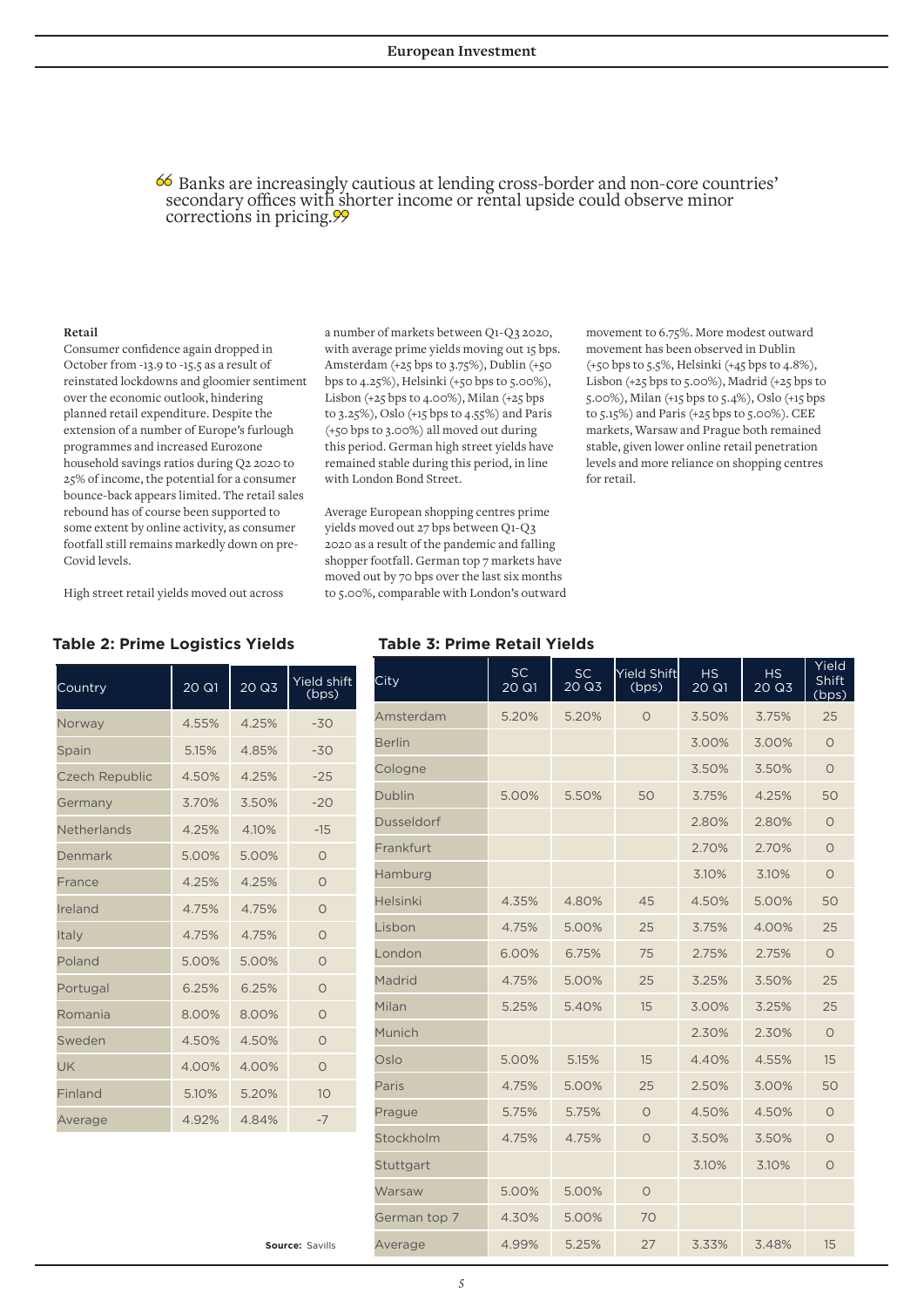# **Outlook**

Negative government bond yields will continue to maintain real estate's attraction through 2021.

The macro fundamentals for investing in real estate remains positive. Whilst German 10 year sovereign bond yield -0.6% pa, Berlin prime offices yield 2.7%, with the current yield spread 30 bps above the long term average of 300 bps. With the European Central Bank adopting a dovish policy to stimulate demand and avoid deflation, we anticipate the yield spread to remain attractive across Europe's core office markets.

In many respects, the supply/demand dynamic appears similar to 2019 with rising equity commitments to European real estate, although we are observing a shift back to core strategies. As we move into 2021, we expect to see more price-point clarity emerging for core-plus, given the shortage of vendors for ultra-core/core stock.

Savills latest European Office Value Analysis maintains the view that London City and West End remain under-priced on a pan European basis. As Brexit negotiations are finalised in the closing period of 2020, we anticipate a bounce in transactional

activity. It is the speed of recovery from the coronavirus pandemic, rather than global geopolitical events which will be the main lynchpin for growth over the next 12 months.

There remains an imbalance of willing vendors for core product, although throughout 2021 we do expect lower levels of international capital, reflected in a "flight to familiarity." Asia-Pacific bidding in core markets is less competitive than during 2019 as domestic prices appear cheap, although core European debt is more easily accessible.

Europe's final quarter investment transaction volumes have traditionally marked a 48% increase over the average of Q1-Q3 quarterly investment volumes. This could be of particular relevance to Dutch investors, where the real estate transfer tax on commercial transactions will rise from 6% to 8% and on residential from 2% to 8% from January 2021. For this reason we are maintaining our European investment volumes forecast of between €220bn and €260bn during 2020, down 15-30% yoy.

Asia-Pacific bidding in core markets is less competitive than during 2019 as domestic prices appear cheap, although core European debt is more easily accessible,  $\gg$  Tris Larder